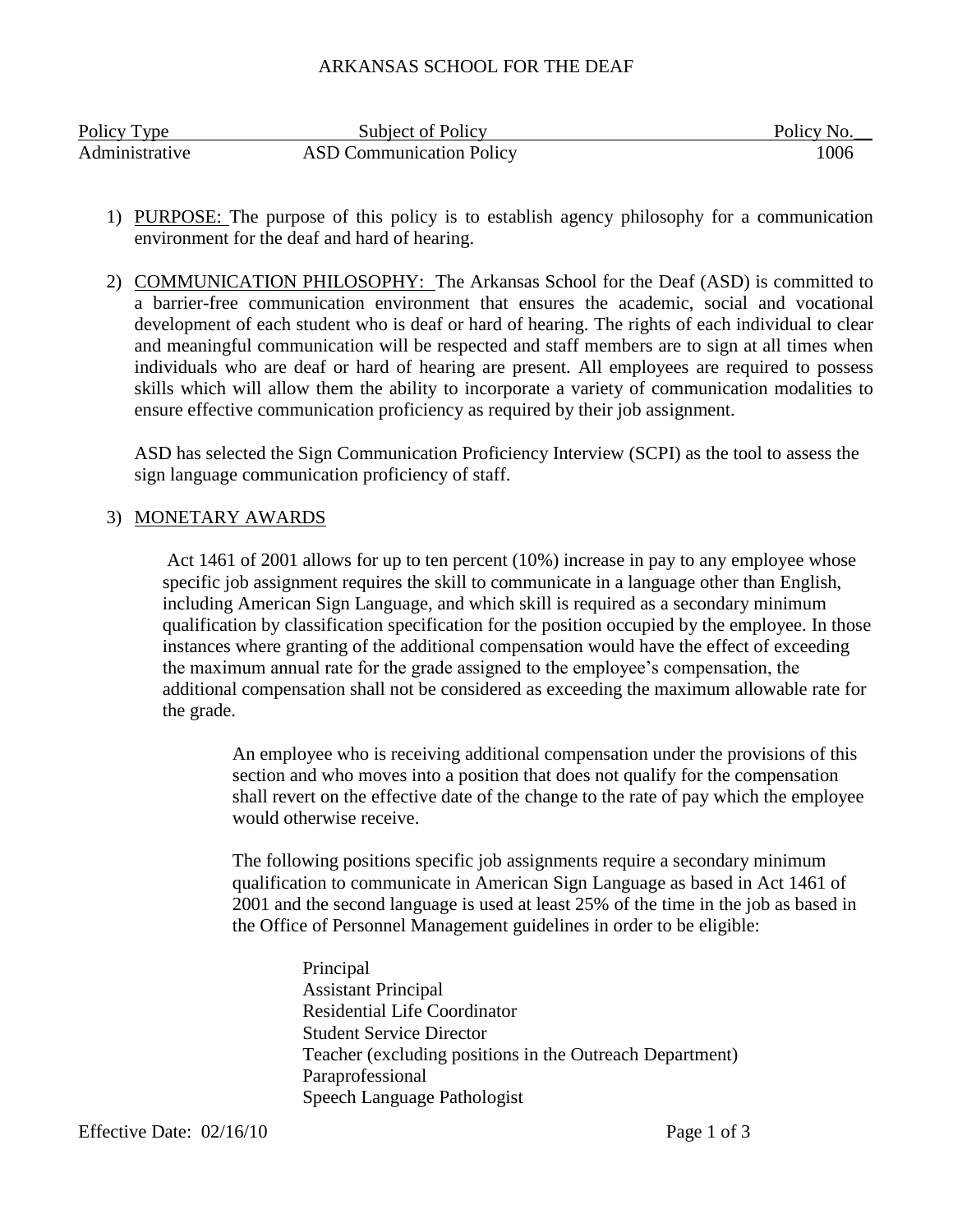#### ARKANSAS SCHOOL FOR THE DEAF

| Policy Type    | <b>Subject of Policy</b>        | Policy No. |
|----------------|---------------------------------|------------|
| Administrative | <b>ASD Communication Policy</b> | 1006       |

Dorm Supervisor Dorm Staff Counselor Audiologist (excluding positions in the Outreach Department) Librarian Staff Development Specialist/Communication Specialist Nurse Psychological Examiner School Secretary

Staff in these positions is required to take sign language classes and/or participate in professional development activities related to sign language development/improvement until they attain a level of Advanced on the SCPI. Proof of attendance/documentation at sign language improvement activities will be required annually and will be part of employee's evaluation. Professional development activities related to sign language development/improvement may include: 1) interpreting workshops, deaf community and school events, silent lunch or dinner, deaf social time; 2) specific content area vocabulary development with signing specialists; 3) web-based sign development activities; 4) ASL immersion activities; and 5) other activities as approved by supervisor.

Employees in these positions will be required to be assessed every three (3) years to determine progress toward attainment of their assigned level. Once an employee obtains the Superior Level, he/she will not have to be retested. Staff may request an additional testing but no more than once per year.

Compensation shall be awarded at the following amounts: 10% salary increase for Superior or Superior Plus 7.5% salary increase for Advanced or Advanced Plus 5% for Intermediate or Intermediate Plus

Any new position with specific job assignments that require a secondary minimum qualification to communicate in American Sign Language as based in Act 1461 of 2001 and the second language is used at least 25% of the time in the job as based in the Office of Personnel Management guidelines will be eligible for the compensation.

Authority to implement and to award special rates of pay is after approval by the Office of Personnel Management and after review and approval of the Legislative Council.